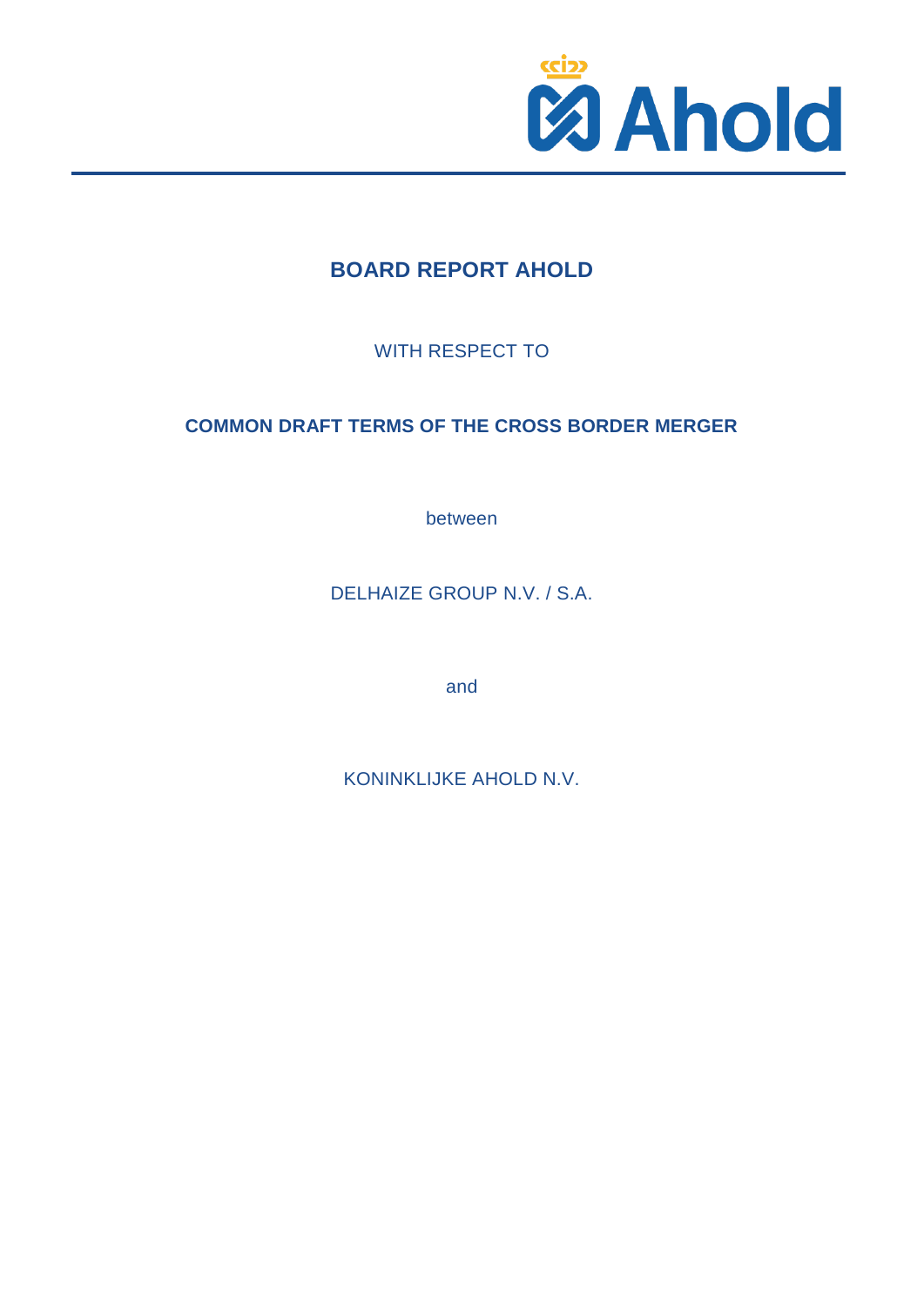

#### **1 INTRODUCTION**

## **1.1 Joint Merger Proposal and Board Report**

On 24 June 2015, Koninklijke Ahold N.V. ("**Ahold**") and Delhaize Group N.V./S.A. ("**Delhaize**") entered into a merger agreement in respect of a strategic combination of their businesses (the "**Merger Agreement**"). It is intended that this combination will be achieved by means of a cross-border merger of Delhaize into Ahold (the "**Merger**").

This board report (*toelichting bij het fusievoorstel*) within the meaning of Section 2:313 paragraph 1 of the Dutch civil code (the "**Board Report**") has been prepared by the management board of Ahold.

This Board Report should be read in conjunction with the common draft terms of the cross-border merger between Delhaize and Ahold, dated 18 December 2015 (*fusievoorstel*) (the "**Joint Merger Proposal**"), which is available on the websites of Ahold and Delhaize and at their respective offices.

## **Other documents available in relation to the combination**

In addition to this Board Report, the Joint Merger Proposal and the materials that will be made available to shareholders in connection with the extraordinary general meeting of shareholders of Ahold, other documents available in relation to the combination include (i) the prospectus Ahold has prepared and published relating to the admission to listing and trading of ordinary shares on Euronext Amsterdam and Euronext Brussels and (ii) the registration statement on form F-4, including a US-prospectus, Ahold has prepared and published (the "**US-Prospectus**") and (iii) the demerger proposal and the board report thereto (reference is made to paragraph [0](#page-1-0) below). These documents are available on Ahold's website (www.ahold.com).

# <span id="page-1-0"></span>**1.2 Demerger**

For the purpose of this paragraph 1.2, where it currently reads 'Ahold', after the consummation of the Merger it should be read as the combined company.

As soon as practically possible after the consummation of the Merger, Ahold intends to effect a demerger. Pursuant to the demerger, all the assets and liabilities (*vermogen*) and legal relationships of Delhaize that are transferred to Ahold pursuant to the Merger are demerged (*afgesplitst*) to Delhaize Le Lion / De Leeuw B.V., a newly incorporated Dutch direct subsidiary of Ahold, with the exception of (i) the Delhaize 6.50% senior notes due 2017, the 5.70% senior notes due 2040 and the 4.125% senior notes due 2019, each of which is governed by New York law and denominated in USD ("the **Exempted Notes**") and (ii) the rights and obligations of Delhaize under the cross-guarantee agreement dated 21 May 2007 among Delhaize and substantially all Delhaize's U.S. subsidiaries whereby the entities guarantee each other's financial debt obligations (the "**Cross-Guarantee**"), which will remain with Ahold (the "**Demerger**"). As a result of the Demerger, the business of (the former) Delhaize will be continued through Delhaize Le Lion / De Leeuw B.V., whereby operations of (the former) Delhaize are carried out through a Belgian branch office of Delhaize Le Lion / De Leeuw B.V. The Demerger is the first step with a view to transferring the operations of (the former) Delhaize to a separate Belgian legal entity, being a subsidiary of Ahold.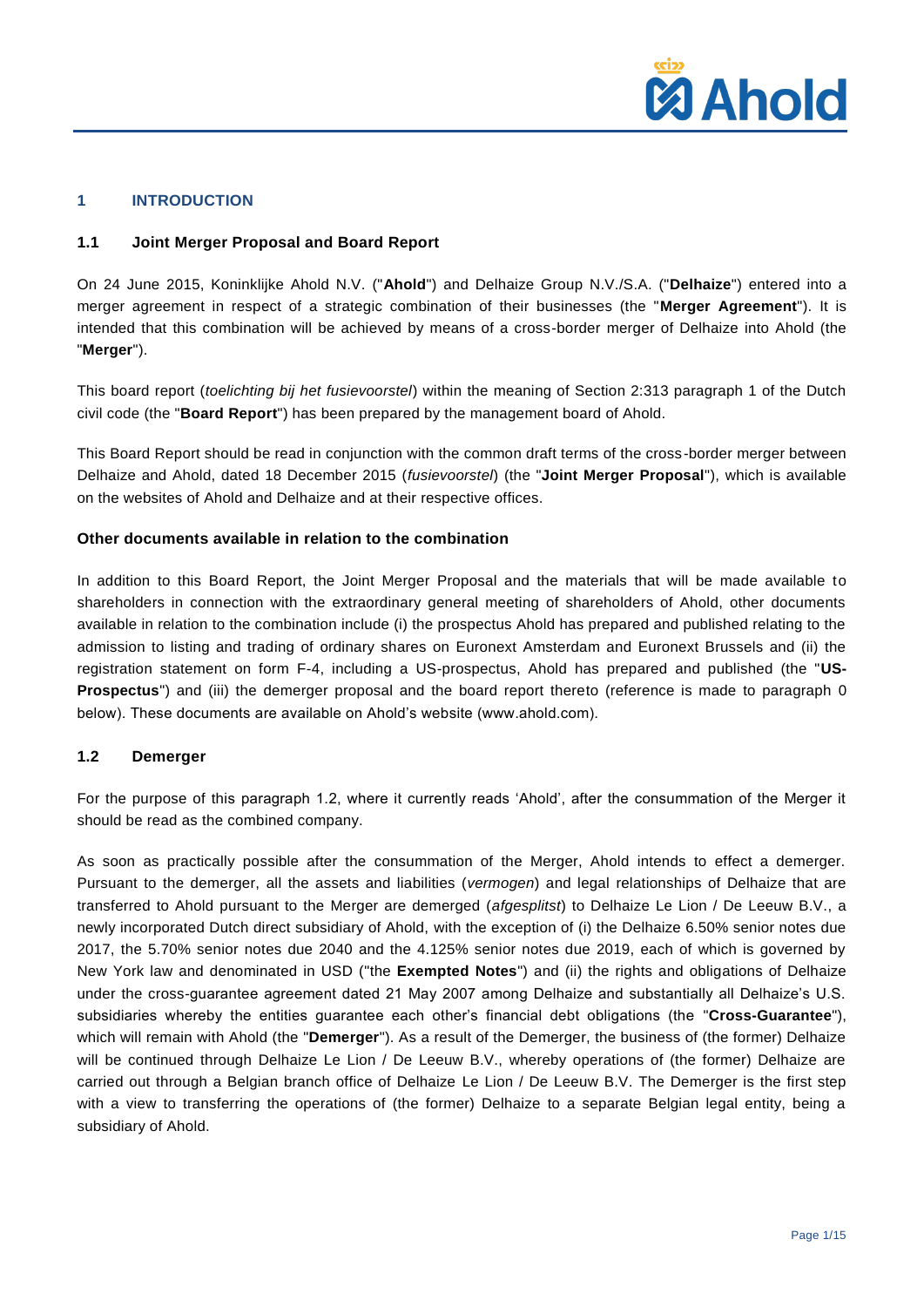

To change the Dutch nationality of Delhaize Le Lion / De Leeuw B.V., Ahold intends to, following the Demerger, have Delhaize Le Lion / De Leeuw B.V.'s seat transferred (*zetelverplaatsing*) to Belgium through a conversion of Delhaize Le Lion / De Leeuw B.V. into a Belgian partnership limited by shares (*commanditaire vennootschap op aandelen/société en commandite par actions*) (the "**Conversion**"). After the Conversion, the operations of (the former) Delhaize will be conducted through Delhaize Le Lion / De Leeuw Comm.VA directly instead of a Belgian branch. As mentioned, the Exempted Notes and the Cross-Guarantee are retained by Ahold for the benefit of its bondholding structure and will, for the avoidance of doubt, also be retained by Ahold after the Conversion as no assets and liabilities (*vermogen*) or legal relationships will be transferred pursuant to the Conversion. Ahold will seek to implement the Conversion as soon as practical after the Demerger.

The Conversion is subject to (i) a corporate approval process at Ahold and Delhaize Le Lion / De Leeuw B.V., and (ii) completion of certain procedural aspects under applicable law. As regards (ii), Delhaize Le Lion / De Leeuw B.V. will, among other things, prepare and publish a separate conversion proposal (*omzettingsvoorstel*) that will be made available in accordance with applicable law.

The scope of this Board Report is limited to the Merger.

## **2 REASONS FOR THE MERGER**

The management board and supervisory board of Ahold (the "**Ahold Boards**") carefully evaluated the Merger Agreement and the transactions contemplated thereby. On 23 June 2015, the Ahold Boards each approved the terms of, and the transactions contemplated by, the Merger Agreement and resolved to unanimously recommend the Merger for approval to Ahold's shareholders.

In the course of reaching their respective decisions on 23 June 2015, the Ahold Boards consulted with Ahold's senior management and its financial and legal advisors and considered a variety of substantive factors, both positive and negative, and the potential benefits and detriments of the Merger to Ahold and Ahold's stakeholders.

## **2.1 Positive factors**

The Ahold Boards believed that, taken as a whole, the following factors supported their respective decisions to approve the Merger Agreement:

- *Expected Benefits of the Merger*. The expectation that the business combination will provide a number of strategic opportunities, including the following:
	- strong, trusted local brands in complementary regions that will enable the combined company to better compete in its key regions and strengthen its overall market position;
	- the combined company's enhanced scale across its key regions, which will allow for more investment in innovation and help meet evolving customer needs;
	- the combined company's ability to offer an expanded range of high-quality goods and services at competitive prices to better meet customers' changing needs, including by providing a broader selection of own-brand products and by having a wider range of store formats and online offerings;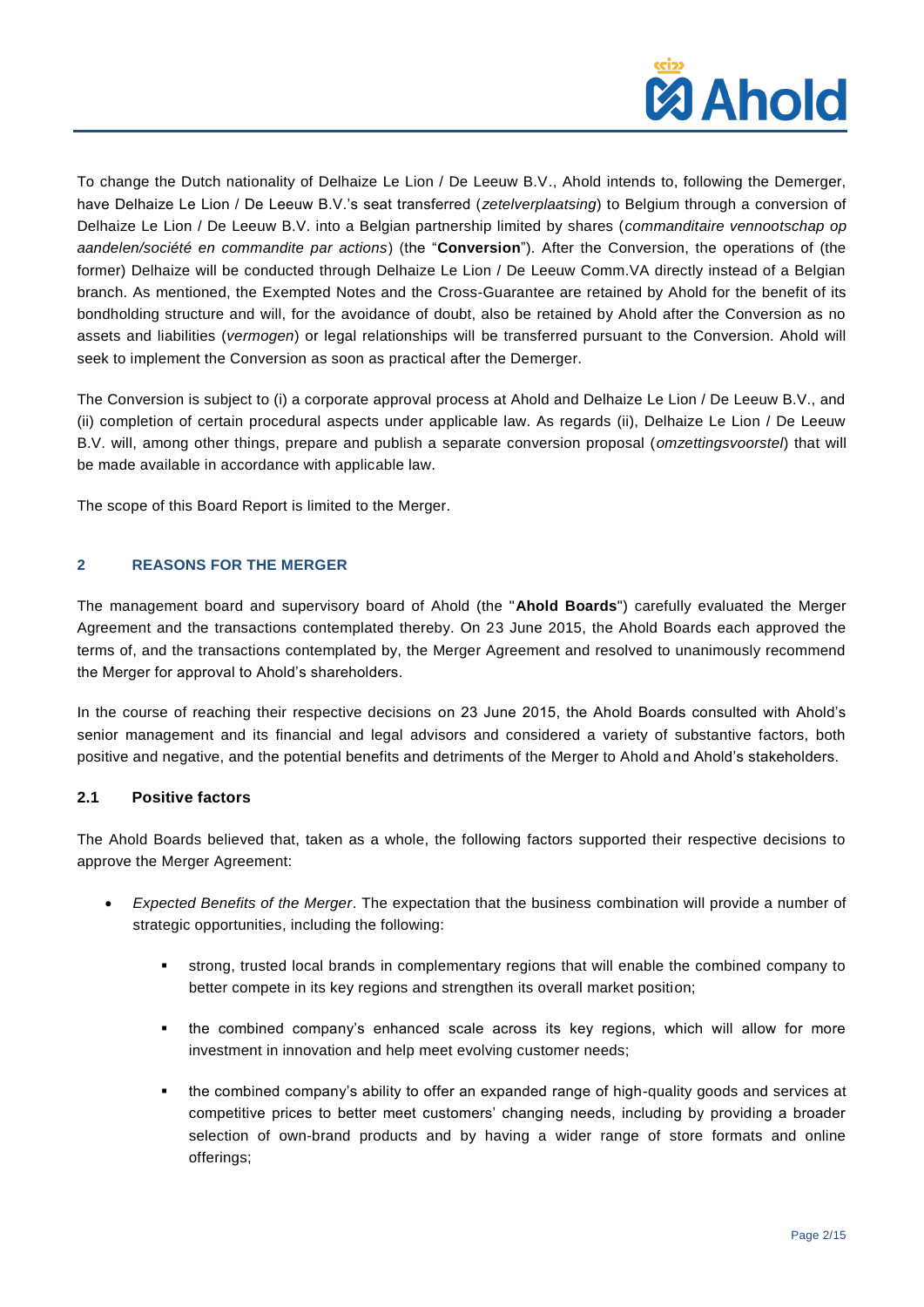

- the combined company's expected strong cash flows, which will provide the combined company with an enhanced capability to invest in future growth and deliver attractive returns to its shareholders;
- the combined company's ability to create stronger workplaces and better opportunities for associates, as well as its capacity to invest more in its communities; and
- the combined company's ability to capitalize on similar values and the heritage of family entrepreneurship, as well as complementary cultures, neighboring geographies and the impact of combining successful sustainability programs;
- *Accretion and Synergies*. The expectation that, based on the Ahold Boards' discussions with Ahold's advisors and Delhaize, the Merger will be accretive to earnings in the first full year following completion of the Merger, with anticipated annual run-rate synergies of €500 million to be fully realized in the third year following completion of the Merger, with €350 million in one-time costs required to achieve such synergies;
- *Ahold's and Delhaize's Respective Businesses*. Historical information concerning, and the due diligence conducted by Ahold's management and financial, legal and accounting advisors regarding, Ahold's and Delhaize's respective businesses, financial condition, results of operations, earnings, managements and prospects on a stand-alone basis and forecasted combined basis, as well as the current and prospective business environment in which Ahold and Delhaize operate, including international, national and local economic conditions, the competitive and regulatory environment, and the likely effect of these factors on Ahold, Delhaize and the combined company;
- *Exchange Ratio.* The fact that the exchange ratio of 4.75 Ahold ordinary shares for each Delhaize ordinary share is fixed, consistent with the principles underlying the "merger of equals" structure of the business combination;
- *Pro Forma Ownership of the combined company*. The fact that, based on the Ahold ordinary shares and Delhaize ordinary shares outstanding on 24 June 2015 and after giving effect to the Ahold capital return and reverse stock split (reference is made to paragraph 3.2 below), Ahold shareholders would own approximately 61% of the combined company's outstanding ordinary shares upon completion of the Merger, and would continue to participate in potential further appreciation of the combined company after the Merger;
- *Governance Structure of the combined company*. The combined company's proposed governance and management structure contemplated by the Merger Agreement, which is expected to enable continuity of management and an effective and timely integration of the two companies' operations and reflect the fact that the transaction was structured as a "merger of equals" rather than an acquisition of Delhaize by Ahold or vice versa:
	- the combined company will be governed by a two-tier board comprising a supervisory board and a management board, with the day-to-day management being delegated to an executive committee;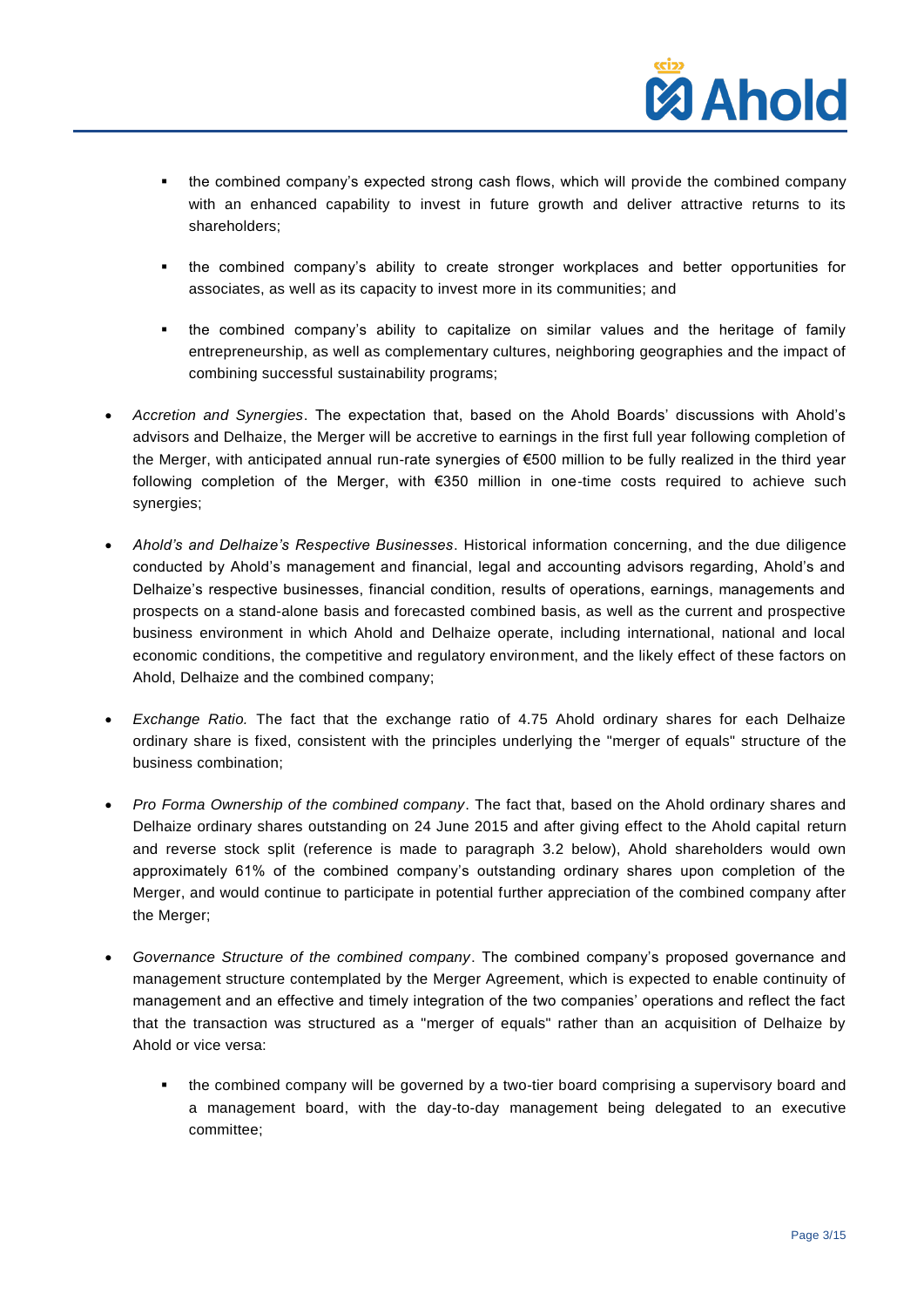

- the supervisory board will consist of fourteen members, with seven members being designated by each of Ahold and Delhaize;
- the chairman of the Delhaize board and the chairman of Ahold's supervisory board will become the chairman and vice chairman, respectively, of the combined company's supervisory board and will together form the presidium of the supervisory board;
- the chief executive officer of Ahold will become the combined company's chief executive officer and that the chief executive officer of Delhaize will become the combined company's deputy chief executive officer and chief integration officer;
- the chief financial officer of Ahold and the chief financial officer of Delhaize will become the combined company's chief financial officer and chief operating officer for Europe, respectively; and
- the combined company's management board will consist of the chief executive officer, the deputy chief executive officer, the chief financial officer and the chief operating officers for the U.S. and Europe;
- *Terms of the Merger Agreement*. The terms of the Merger Agreement, including the conditions to the completion of the Merger; the circumstances under which the Merger Agreement could be terminated; the impact of such a termination; the potential payment by Delhaize of a termination fee of €150 million under certain circumstances; and the potential reimbursement by Delhaize of up to €30 million of the reasonable and documented out-of-pocket fees and expenses incurred by Ahold in connection with the preparation, negotiation, execution and performance of the Merger Agreement under certain circumstances;
- *Shareholder Approval*. Ahold's shareholders will have the opportunity to vote on the proposed Merger, and that approval of the proposed Merger by Ahold's shareholders is a condition to Ahold's obligation to complete the Merger;
- *Likelihood of Completion*. The likelihood that the Merger would be completed, in light of, among other things, the conditions to the Merger, the efforts required to obtain regulatory approvals, and the provisions of the Merger Agreement in the event of various breaches by Delhaize; and
- *Tax Treatment*. The expectation that, for U.S. federal income tax purposes, the Merger will constitute a "reorganization" within the meaning of Section 368(a) of the Code.

# **2.2 Other considerations**

The Ahold Boards also considered certain potentially negative factors in its deliberations, including the following:

- *Possible Failure to Achieve Benefits of the Merger*. The risk that the anticipated strategic and other benefits to the combined company following completion of the Merger, including the estimated synergies described above, will not be realized or will take longer to realize than expected;
- *Possible Challenges Relating to Business Integration*. The potential challenges and difficulties relating to integrating the operations of Ahold and Delhaize, including the cost to achieve the estimated synergies;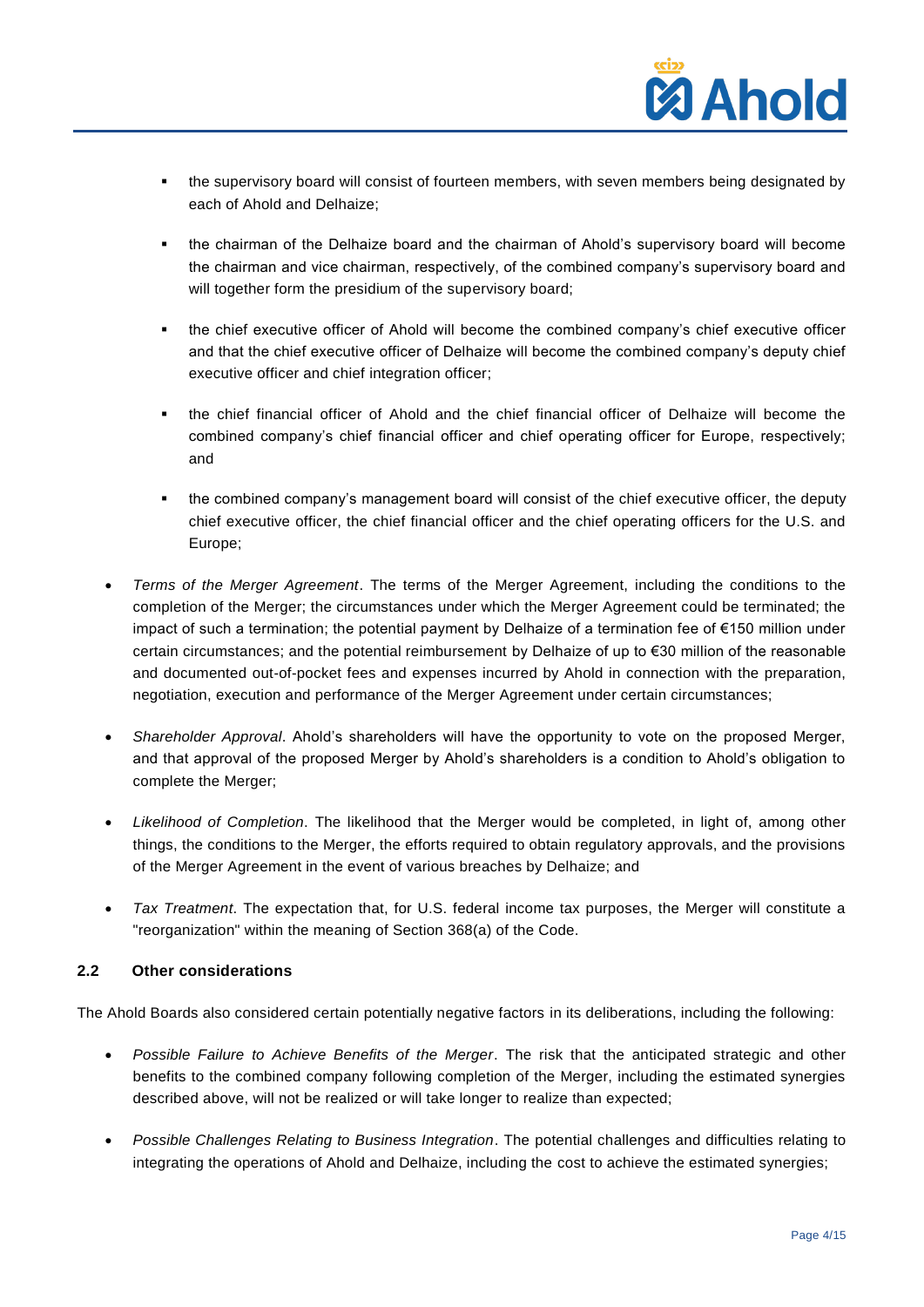

- *Fixed Exchange Ratio*. The potential that the fixed exchange ratio could result in Ahold delivering greater value to Delhaize shareholders than had been anticipated should the value of the Ahold ordinary shares increase from the date of execution of the Merger Agreement;
- *Regulatory Risk*. The risk that regulatory, governmental and competition authorities might seek to impose conditions on or otherwise prevent or delay the Merger, or impose restrictions or requirements on the operation of the business of the combined company after completion of the Merger;
- *Risk of Non-Completion*. The possibility that the Merger might not be completed, including as a result of the failure of the shareholders of Ahold to approve the proposed Merger or the failure of the Delhaize shareholders to approve the proposed Merger;
- *Possible Disruption of Ahold's Business*. The possible disruption to Ahold's business that may result from the Merger, the resulting distraction of the attention of Ahold's management and potential attrition of Ahold employees;
- *Costs and Expenses Associated with the Merger*. The costs and expenses that Ahold has incurred and will incur in connection with the proposed Merger, regardless of whether the Merger is completed;
- *Restrictions on Operation of Ahold's Business*. The restrictions on the conduct of Ahold's business prior to completion of the Merger, which restrictions require Ahold to conduct its business in the ordinary course and consistent with past practice in all material respects and subject to specific limitations, which may delay or prevent Ahold from undertaking certain business opportunities that may arise pending completion of the Merger; and
- *Other Risks*. For a description of the other risks considered, reference is made to the US-Prospectus, section "Risk Factors" (available through Ahold's website (www.ahold.com)).

The foregoing discussion of the information and factors considered by the Ahold Boards is not exhaustive, but the Ahold Boards believe it includes the material factors considered by the Ahold Boards. In view of the wide variety of factors considered in connection with their evaluation of the Merger and the complexity of these matters, the Ahold Boards did not consider it practicable to, and did not attempt to, quantify or otherwise assign relative or specific weight or values to any of these factors. Rather, the Ahold Boards viewed their position and recommendation as being based on an overall analysis and on the totality of the information presented to and factors considered by them. In addition, in considering the factors described above, individual directors may have given different weights to different factors.

This explanation of the Ahold boards' reasons for the merger and other information presented in this section is forward-looking in nature and, therefore, should be read in light of the factors described under the section "Cautionary Statement Regarding Forward-Looking Statements" of the US-Prospectus.

## **3 THE MERGER**

From a commercial point of view, the Merger will be a transformational transaction for both Ahold and Delhaize. The Merger brings together both companies' expertise to deliver increased value and choice for customers across its supermarket formats and online platforms, thus creating a complementary base of more than 6,500 stores with 375,000 associates, characterized by trusted brands with strong local identities.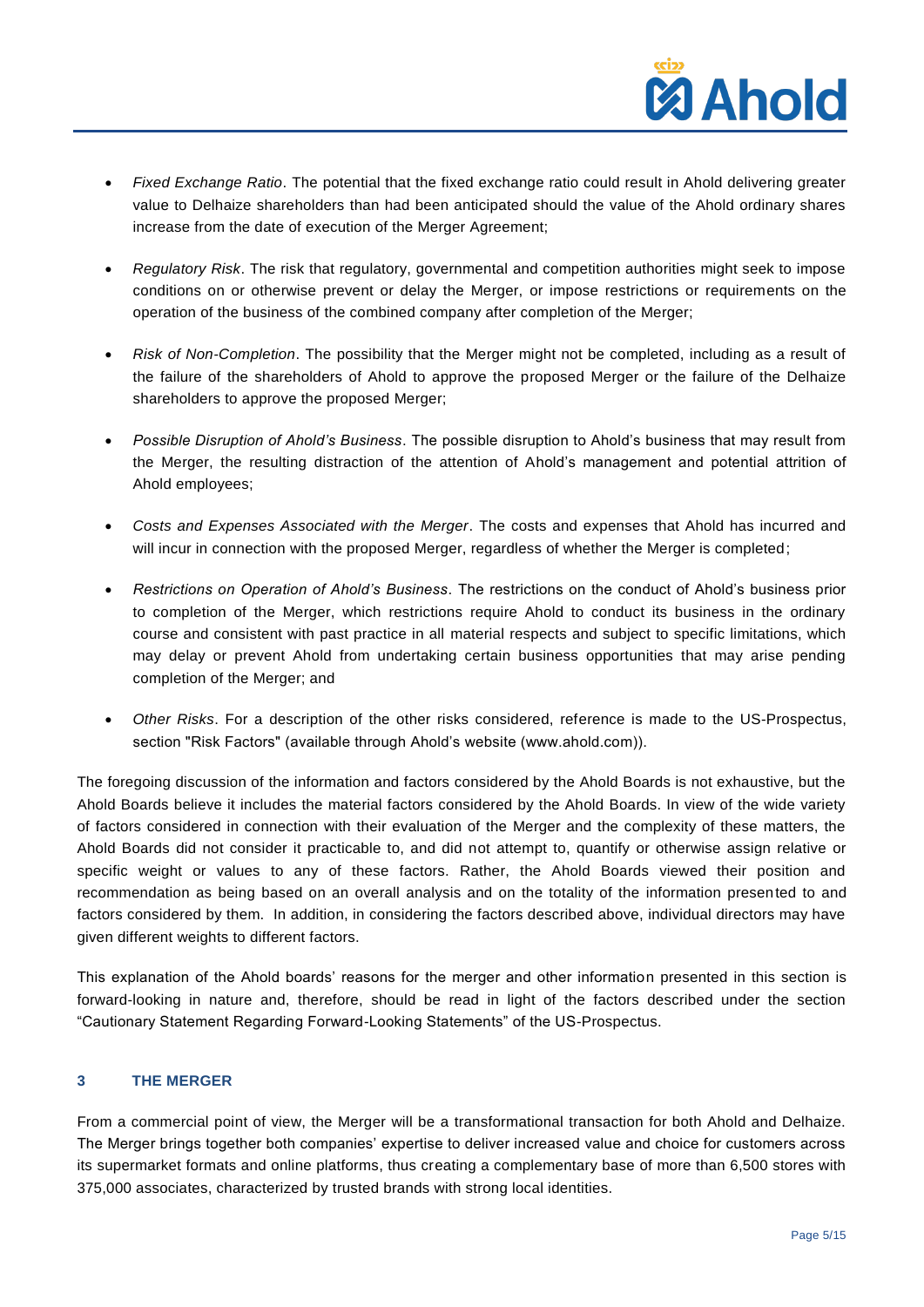

The legal, economic and social aspects of the Merger are discussed below.

## **3.1 Legal aspects**

*Combination of companies –* At the effective time of the Merger (the "**Effective Time**"), Delhaize will merge into Ahold and as a result thereof (i) Delhaize shall cease to exist, and (ii) all Delhaize ordinary shares shall no longer be outstanding, shall automatically be cancelled and shall cease to exist.

*All of Delhaize's assets and liabilities are transferred to Ahold by operation of law –* Upon the terms and subject to the conditions set out in the Joint Merger Proposal, as from the Effective Time, all assets and liabilities (*vermogen*) and legal relationships of Delhaize shall be transferred to Ahold under universal succession of title (*overgang onder algemene titel*), which will automatically substitute Ahold in all the rights and obligations of Delhaize. References to the assets and liabilities of Delhaize cover any and all rights or goods it owns or has the benefit of, including its off-balance sheet rights and obligations, independent of their nature.

*Allotment of Ahold ordinary shares –* At the Effective Time, Ahold will allot for each issued and outstanding Delhaize ordinary share (other than any Delhaize ordinary share held in treasury by Delhaize or held by Ahold, if any) 4.75 Ahold ordinary shares.

*No fractional shares –* No fractional Ahold ordinary shares or American depositary shares of Ahold ("**Ahold ADSs**") will be issued. Instead, for entitlements to fractions of Ahold ordinary shares held through book-entry positions, the intermediary of the respective holder will aggregate the fractional entitlements and sell the corresponding Ahold ordinary shares on behalf of the holders who would otherwise be entitled to receive a fractional Ahold ordinary share in the market for cash, and subsequently distribute the net cash proceeds to such holders proportionately to each such holder's fractional entitlements. The terms and conditions of such sale (including, without limitation, with respect to the timing and method of such sale, the selection of the broker-dealer to execute the sale, the price at which such shares will be sold, the currency of the cash payment and the applicable exchange rate) and, to the extent applicable, any other transaction conducted by the intermediary, will be made in accordance with the contractual arrangements between each such holder and the intermediary. Entitlements to fractions of Ahold ADSs will be aggregated by the Ahold ADS depositary and sold in the open market for cash on behalf of the holders who would otherwise receive a fractional Ahold ADS, and the Ahold ADS depositary will subsequently distribute the cash proceeds, after deducting taxes, fees, commissions and expenses, to such holders proportionally to each such holder's fractional entitlements.

For entitlements to fractions of Ahold ordinary shares held in registered form, the total number of newly issued shares to each registered holder will be rounded down to the nearest full number, and the balance will be paid in cash by Ahold. Such balance will be calculated based on the stock market quotation of the Ahold ordinary shares on Euronext Amsterdam on the closing date, or if the closing date is not a trading day on Euronext Amsterdam, the last trading day before the closing date, and be payable in euro.

*Belgian real estate procedures –* All real estate owned by Delhaize will transfer to Ahold under the Merger. Subsequently, all real estate owned by Ahold will transfer to Delhaize Le Lion / De Leeuw B.V. under the Demerger. Belgian real estate transfer rules apply to both the Merger and Demerger. To comply with these transfer obligations, Ahold and Delhaize have undertaken to jointly conduct soil surveys and, to the extent necessary, clean up or contain any contamination. These undertakings have been approved by the relevant Belgian authorities, and both transfers can take place in line with Belgian rules. The actual soil surveys or clean-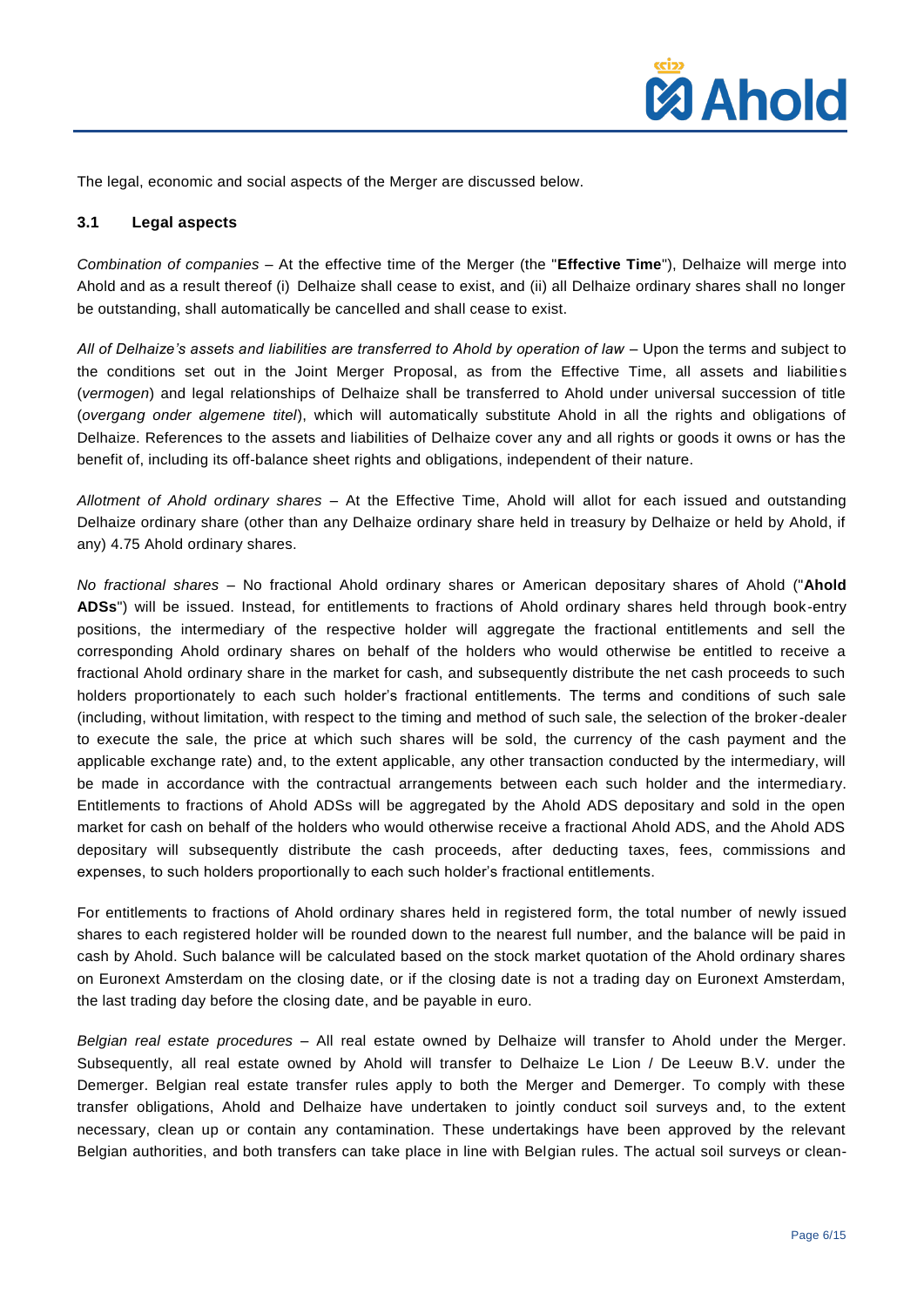

up or containment measures will be carried out after the Merger and Demerger, in line with a time frame agreed by the relevant Belgian authorities.

*Creditor protection –* The interests of creditors of Ahold are safeguarded by the procedure set out in the Joint Merger Proposal, pursuant to which creditors of Ahold may during a period of one month oppose to the Joint Merger Proposal. As regards the consequences for creditors, it is the opinion of the management board of Ahold that the Merger does not endanger the proper payment of their claims.

*Tax –* A description of the relevant tax aspects of the Merger, as well as a general description of the tax treatment of shareholdings from a United States, Dutch and Belgian tax perspective, has been provided for in the US-Prospectus.

## **3.2 Economic aspects**

*Enhanced geographical reach* – Ahold and Delhaize run their respective activities in complementary regions and this will enable the combined company to better compete in its key regions and strengthen its overall market position.

*Expected synergies –* The Merger is expected to be accretive to earnings in the first full year after completion, with anticipated run-rate synergies of €500 million per annum to be fully realized in the third year after completion. Cost synergies are expected to be achieved by eliminating duplication, achieving best-of-both efficiencies and leveraging the scale of the combined company. Sources of synergies over three years would be derived for 50 to 60 per cent from branded and non-branded sourcing, 15 to 20 per cent from indirect sourcing and the remaining 25 to 30 per cent from general, administrative and other sources savings. The synergies would be incremental to the existing cost-saving programs at Ahold and Delhaize. One-off costs of €350 million (excluding transaction fees) will be required to achieve synergies.

*Capital returned to Ahold shareholders –* If the EGM votes in favor of the Merger and the Capital Return (as defined below), Ahold will, prior to closing of the Merger, (i) increase the nominal value of the Ahold ordinary Shares by an amount including an aggregate amount of approximately €1 billion at the expense of the available (freely distributable) share premium reserves (*algemene agioreserve*) of Ahold by an aggregate amount of €1 billion (ii) following such increase, a reverse stock split will be effected such that the number of Ahold ordinary shares will decrease by a number equal to the number of Ahold ordinary shares that could have been repurchased with the Capital Return (as defined below); and (iii) following such reverse stock split, a decrease of the nominal value of the Ahold ordinary shares will be effected, and subsequently approximately €1.0 billion of such decreased amount will be repaid to the holders of issued and outstanding Ahold ordinary shares. The surplus of the decreased amount will be added to Ahold's share premium reserves (the "**Capital Return**").

*Reasons for the Merger* – The foregoing chapter '*Reasons for the Merger*' further describes the economic aspects of the Merger.

#### **3.3 Social aspects**

*Existing rights will be respected –* The combined company will respect the existing employment terms of each of Ahold and Delhaize, including any existing social plans, pension rights (including pursuant to pension plans), profit sharing arrangements and schemes, covenants and collective labour agreements (including the employee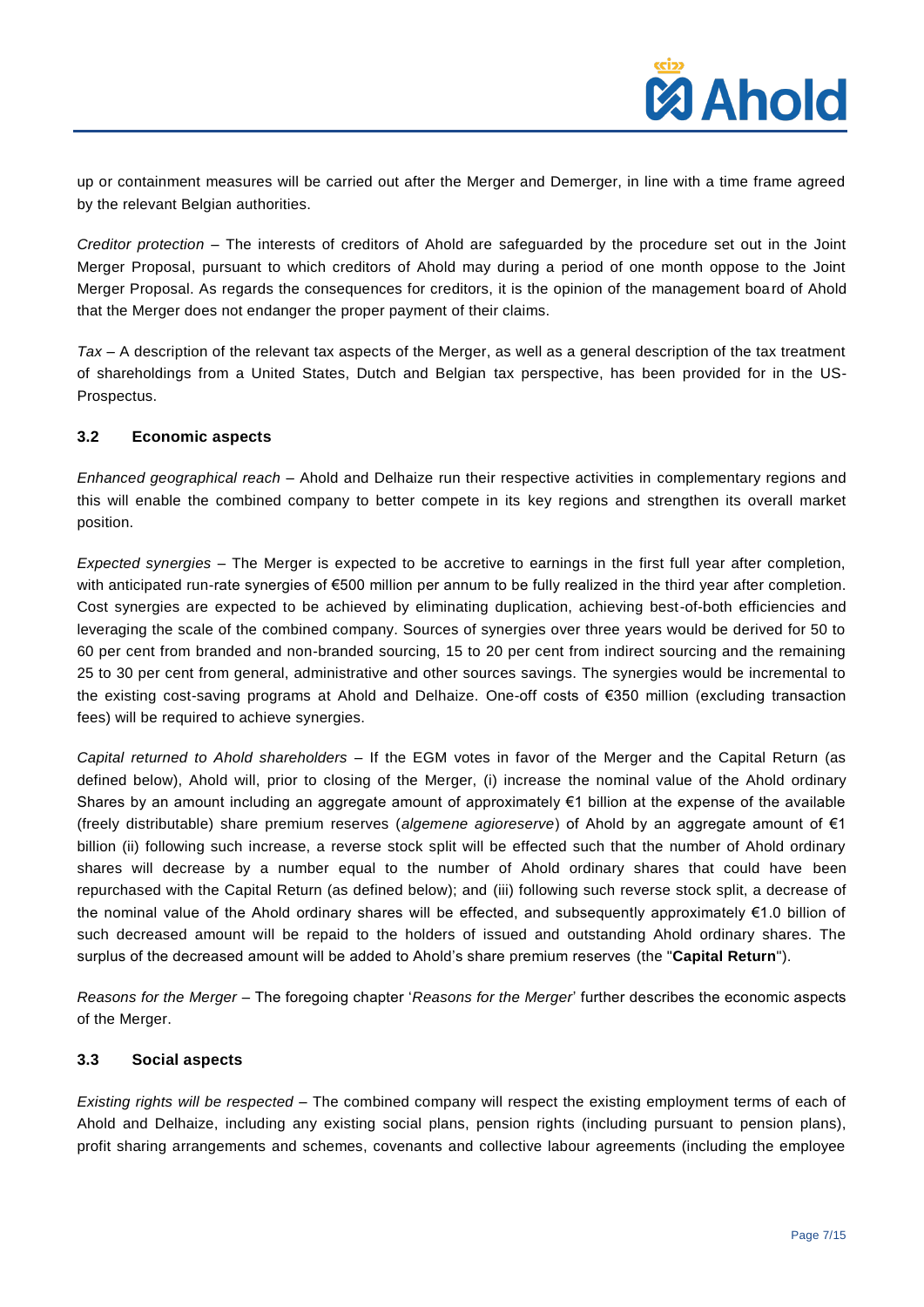

benefits included in the terms thereof), as well as the terms of the individual employment agreements currently in place for employees of Ahold and Delhaize respectively.

*Employee consultation structure –* At the date of this Board Report, no employee participation as defined in Article 1:1 of the Dutch Law Role Employees at European Legal Entities (*Wet Rol Werknemers bij Europese Rechtspersonen*) (the "**RWER Law**") exists at the level of Koninklijke Ahold N.V. or at the level of Delhaize Group NV/SA. At their respective extraordinary general meeting of shareholders, each of Ahold and Delhaize will propose applying the so-called reference provisions of Section 1:31, subsections 2 and 3, of the RWER Law instead of initiating negotiations with a special negotiating body. If the extraordinary general meetings of shareholders of Ahold and Delhaize approve the proposal to adopt the reference provisions, the existing situation with respect to employee participation will be continued.

*No significant reductions expected –* Ahold and Delhaize do not expect that the Merger will result in significant reductions in the combined company's total workforce.

## **3.4 Activities of Ahold**

It is intended that no changes will be made to the activities of Delhaize or Ahold and that their respective activities will be continued by the combined company.

As set out above, the combined company intends to effect the Demerger as soon as practically possible after the consummation of the Merger. As a result of the Demerger, the activities formerly conducted through Delhaize will be conducted through Delhaize Le Lion / De Leeuw B.V.

## **4 DETERMINATION OF THE EXCHANGE RATIO**

#### **4.1 Methods used for the determination of the Exchange Ratio**

Under the Merger Agreement, Ahold shall allot for each issued and outstanding Delhaize ordinary share 4.75 Ahold ordinary shares (the "**Exchange Ratio**").

In establishing the Exchange Ratio, Ahold carefully considered historical financial information as well as the possible future development of Ahold and Delhaize, including analyzing their respective financial performance in terms of profitability, cash flow and balance sheet from the financial statements and analyst reports. Ahold used the following methods in determining the Exchange Ratio.

As a first step, Ahold analyzed the exchange ratios resulting from different methods to assess the values of both companies on a stand-alone basis and the contribution each company would make to the combination. Ahold performed:

- (a) An analysis of the historic public market prices and analyst target prices (paragraph '*Historic market prices and analyst target prices*' below);
- (b) An analysis of the relative valuations of Ahold and Delhaize using various generally accepted valuation methods (paragraph '*Relative valuations of Ahold and Delhaize*' below);
	- (i) multiples analysis; and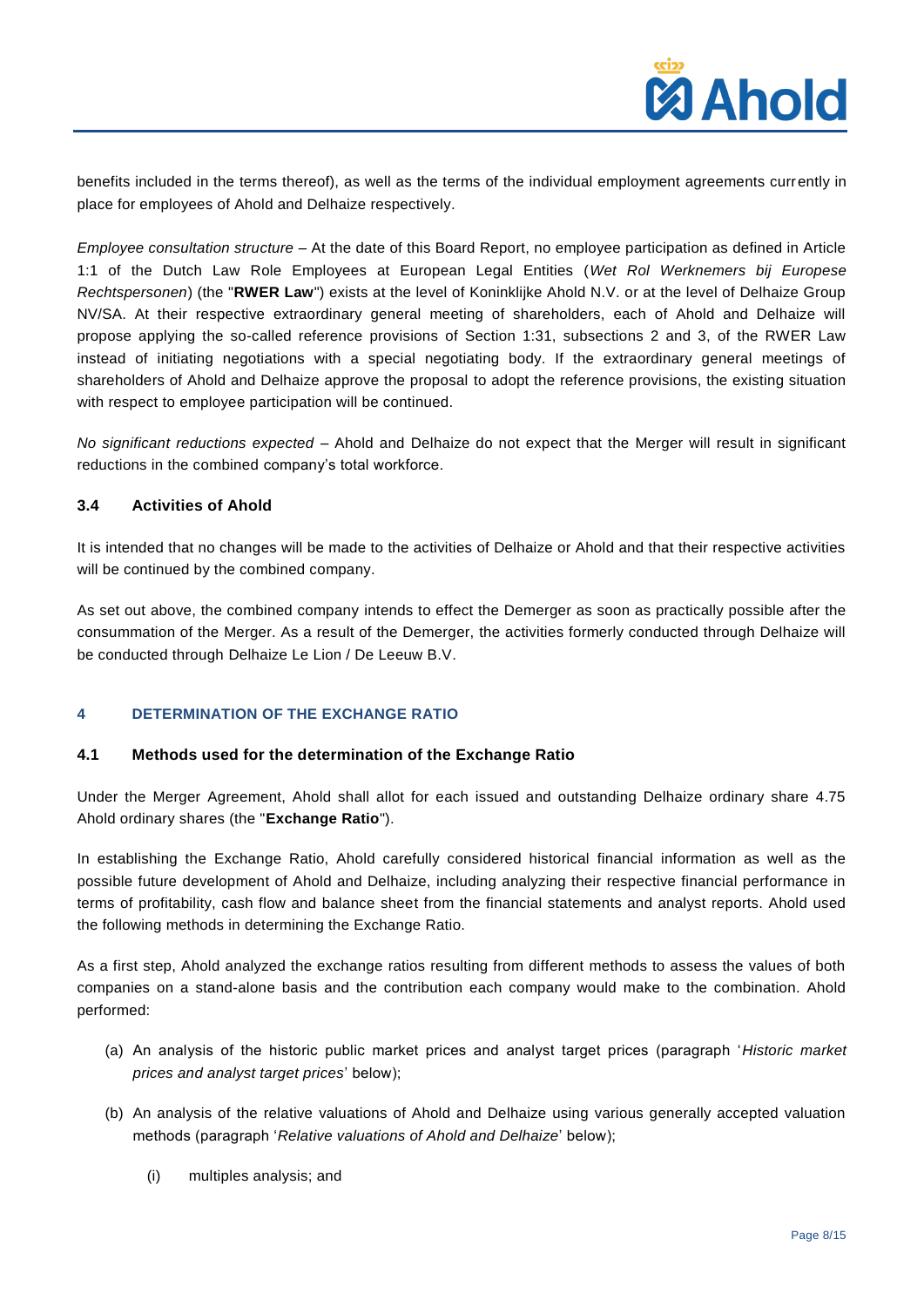

- (ii) discounted cash flow analysis; and
- (c) An analysis of the relative contribution of Ahold and Delhaize to the combined company (paragraph '*Relative contribution of Ahold and Delhaize to the combined company*' below).

As a second step, Ahold evaluated the impact on the exchange ratio of a range of scenarios for allocating the benefits of the expected synergies between Ahold and Delhaize (paragraph '*Division of synergies*' below). Finally, Ahold also considered for verification purposes the expected impact of the combination resulting from the Merger (the "**Combination**") on earnings per share for both Ahold and Delhaize (paragraph '*Verification EPS*' below).

More detail on each of these analyses, including, where relevant, the exchange ratio resulting from each analysis, is provided below. The analyses were performed by Ahold using internally produced forecasts for both Ahold and Delhaize (the "**Management Forecasts**"). The Management Forecast for Delhaize was based on publicly available information, such as analyst reports and insights from the due diligence process during the discussions between Ahold and Delhaize preceding the announcement of the transaction.

Except as otherwise noted, the following quantitative information and, hence, Ahold's determination of the Exchange Ratio, to the extent that it is based on financial, economic, monetary and market data and/or conditions, is only based on market data and/or conditions as they existed on or before 23 June 2015, which is the day before the date on which the Merger Agreement was entered into between Ahold and Delhaize and on which the Exchange Ratio was agreed between them. Ahold confirms that, to its knowledge, no material changes have occurred to the assets and liabilities and legal relationships of Ahold and Delhaize between the date of the Joint Merger Proposal and the date of this Board Report that would no longer justify applying the agreed Exchange Ratio.

#### **Historic market prices and analyst target prices**

Ahold analyzed the historic public market prices and analyst target prices for both Ahold and Delhaize as well as the resulting exchange ratio.

In analyzing historic public market prices, Ahold used Ahold's and Delhaize's respective average share price over a period of one and three months up to and including Friday 8 May 2015, the last trading day prior to the day on which press reports surfaced that Ahold and Delhaize were engaged in preliminary discussions exploring the opportunity of a business combination transaction. Average share prices are defined as the volume-weighted average price, provided daily by Euronext Amsterdam and Euronext Brussels, respectively. The average share price of Ahold for the one- and three-month periods up to and including Friday 8 May 2015 were €18.16 and €17.83, respectively. The average share price of Delhaize for these one- and three-month periods were €79.41 and €80.61, respectively. The exchange ratios resulting from these average share prices are 4.37x and 4.52x, respectively.

In analyzing analyst target prices, Ahold used analyst target prices as provided by Thomson Financial, from 26 February up to and including Friday 8 May 2015 for Ahold and from 8 March up to and including Friday 8 May 2015 for Delhaize (the starting dates of both periods are the dates on which the fourth quarter results of each company were published). The median target price for Ahold for this period was €18.0 and for Delhaize €85.0. The exchange ratio resulting from these analyst target prices is 4.72x.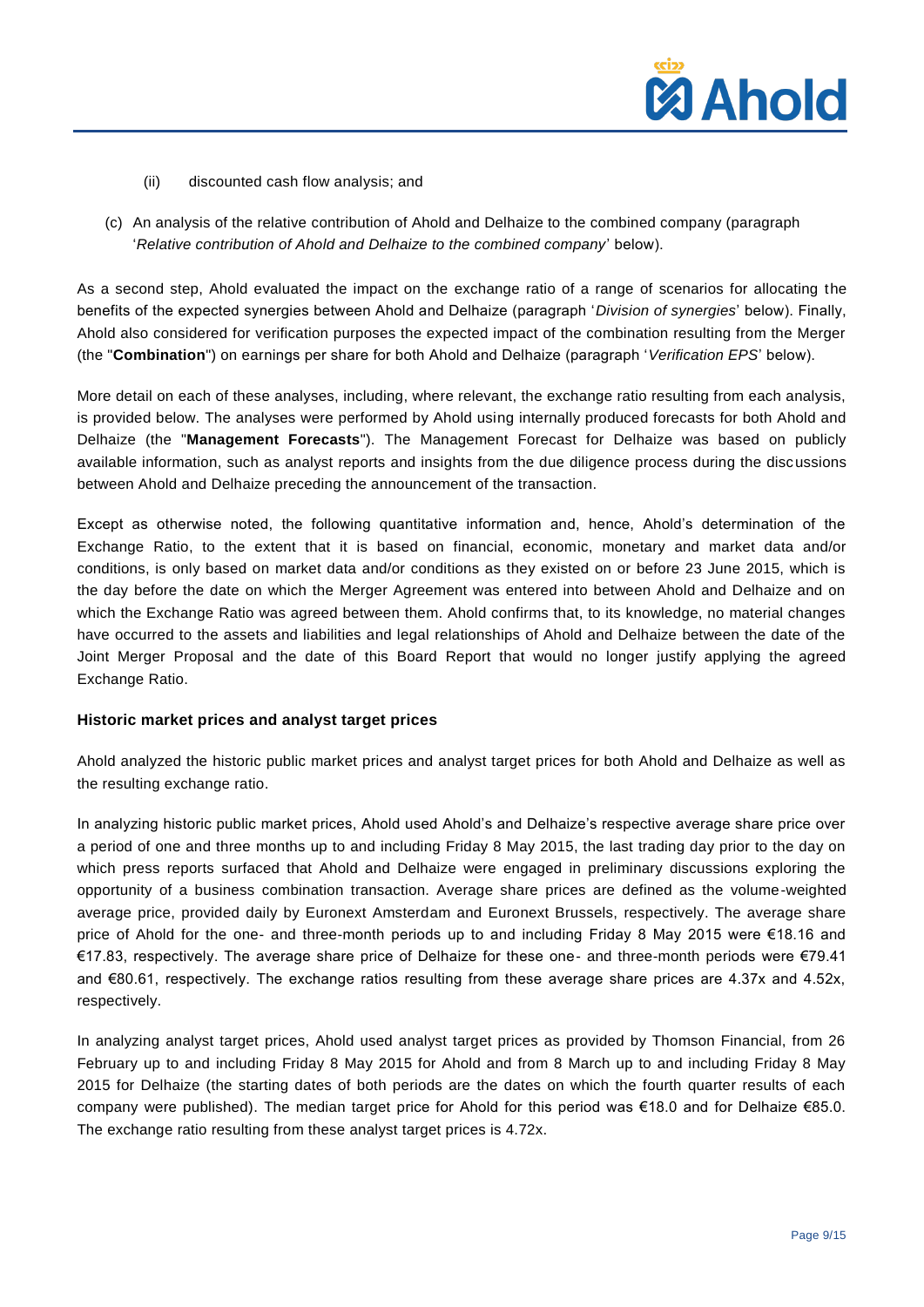

## **Relative valuations of Ahold and Delhaize**

The paragraphs below contain details of Ahold's calculation of the relative valuations of Ahold and Delhaize, as well as the resulting exchange ratio.

#### *Multiples analysis*

Ahold reviewed and compared certain financial information and commonly used valuation measurements for Ahold and Delhaize and the following ten publicly traded industry peers in Europe and the United States:

- Carrefour
- Casino
- Colruyt
- Metro
- Morrison
- Sainsbury's
- Tesco
- Kroger
- Supervalu
- Wal-Mart

Based on the closing prices of the Ahold shares and the Delhaize shares on Friday 8 May 2015, the last trading day prior to the day on which press reports surfaced that Ahold and Delhaize were engaged in preliminary discussions exploring the opportunity of a business combination transaction, and the closing prices of the ordinary shares of each of selected companies listed above on 22 June 2015, information contained in the most recent public disclosures prior to 22 June 2015 of Ahold, Delhaize and the selected companies listed above and analyst estimates of earnings before interest, taxes, depreciation and amortization ("**EBITDA**") and capital expenditures ("**CAPEX**") for Ahold, Delhaize and the selected companies listed above, net income for Delhaize and Ahold, and earnings per share ("**EPS**") for the selected companies listed above, Ahold calculated the following multiples for Delhaize, Ahold and each of the selected companies listed above:

- (a) Price per share as a multiple of estimated 2015 EPS (the "**P/E Multiples**");
- (b) Enterprise value ("**EV**"), as a multiple of estimated 2015 EBITDA (the "**EV/EBITDA Multiples**"); and
- (c) Enterprise value (the EV, as a multiple of estimated 2015 EBITDA -/- CAPEX (the "**EV/EBITDA -/- CAPEX Multiples**")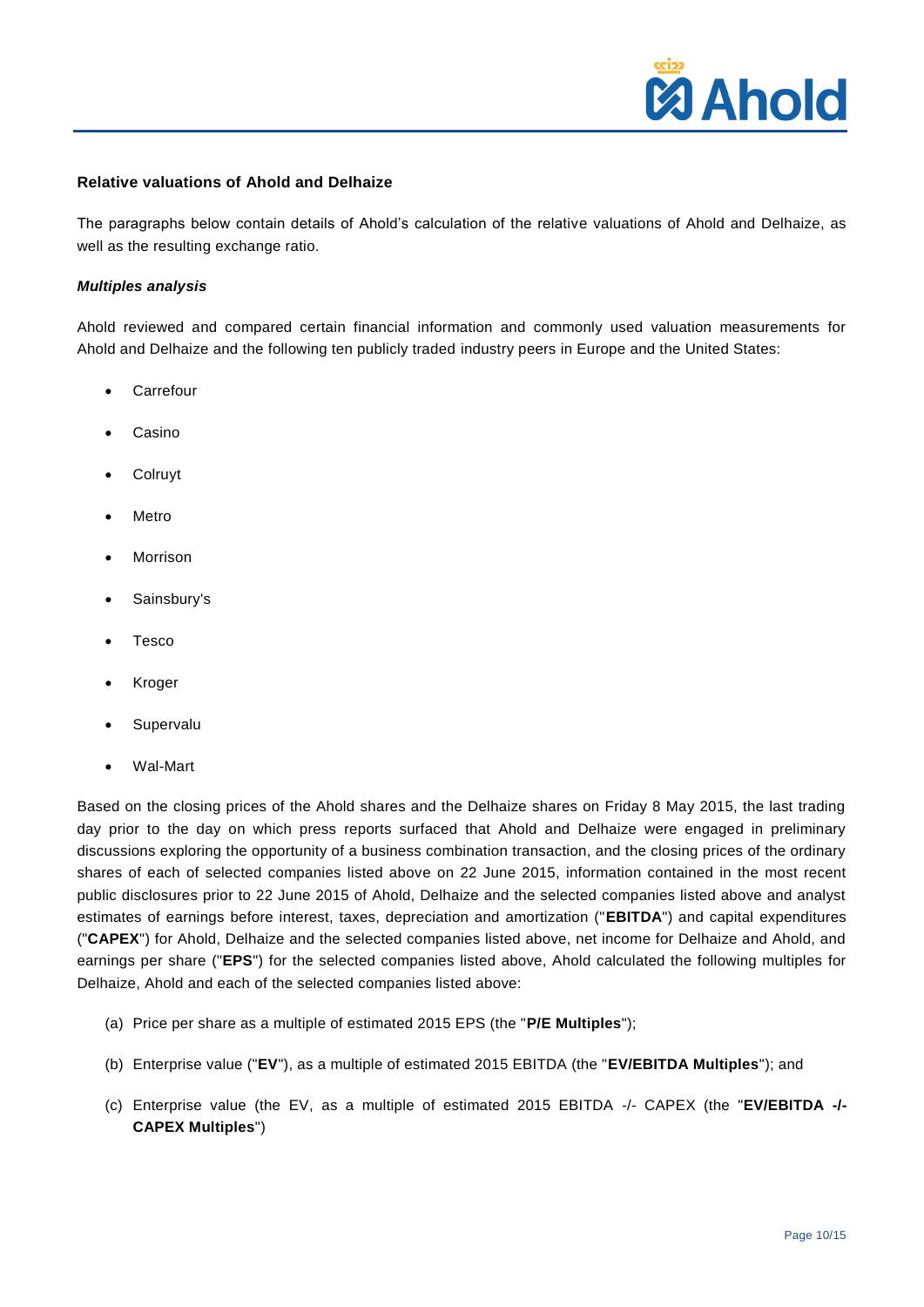

For purposes of this analysis, enterprise value was calculated as total equity value plus net debt and adjusted for estimated pension deficits, adjusted for the impact of local taxes, minorities and associates. In addition, enterprise value for Ahold was adjusted for recent share repurchases, while enterprise value for Delhaize was adjusted for cash paid or received for settlement of employee equity awards.

Taking into account the multiples for the peers and for Ahold and Delhaize as described above, the following multiples were applied to the Management Forecasts for Delhaize and Ahold:

- (a) 2015 P/E Multiples: (a) Delhaize: 15.0x 17.0x, (b) Ahold 16.0x 18.0x
- (b) 2015 EV/EBITDA Multiples: (i) Delhaize:  $6.0x 7.0x$ , (ii) Ahold:  $6.5x 7.5x$
- (c) 2015 EV/EBITDA -/- CAPEX Multiples: (i) 11.0x 12.5x, (ii) Ahold: 11.0x 12.5x

The exchange ratios were subsequently calculated by dividing the highest valuation per financial metric for Delhaize shares by the highest valuation per financial metric for Ahold shares and dividing the lowest valuation per financial metric for Delhaize shares by the lowest valuation per financial metric for Ahold shares. This resulted in the following exchange ratio ranges:

- (a) P/E Multiples analysis: 4.20x 4.23x
- (b) EV/EBITDA Multiples analysis: 4.27x 4.38x
- (c) EV/EBITDA -/- CAPEX Multiples analysis: 3.63x 3.68x

It is noted that the lower exchange ratio range for the EBITDA -/- CAPEX metric compared to the other range is driven in part by the relatively high CAPEX levels of Delhaize in 2015 versus Delhaize's regular level in combination with a relatively low EBITDA margin of Delhaize in 2015. No adjustments for these items were made for this metric.

#### *Discounted cash flow analysis*

Ahold performed a discounted cash flow analysis based on the Management's Forecasts for Ahold and Delhaize, applying the above referenced assumptions on net debt and other enterprise value adjustments. In performing the discounted cash flow analysis, Ahold applied a range of discount rates of 7.5% to 8.0% to: (i) after-tax unlevered free cash flows expected to be generated by Ahold and Delhaize during the calendar years 2015 through 2018; and (ii) estimated terminal values using a range of terminal growth rates of 0.75% to 1.25%.

A discounted cash flow analysis aims at determining the enterprise value of a company by discounting the future free cash flows. From the enterprise value, the net financial debt and debt-like items are deducted and cash-like items are added to obtain the equity value. This valuation metric is strongly influenced by: (i) the projections with regard to performance of the companies, (ii) the weighted average cost of capital used to discount the future cash flows and terminal values, and (iii) the terminal growth rate used to compute the terminal value.

Subsequently, the highest value per share for Delhaize as a result of this discounted cash flow analysis was divided by the highest value per share for Ahold, and the lowest value per share for Delhaize as a result of this discounted cash flow analysis was divided by the lowest value per share for Ahold. This resulted in an exchange ratio range of  $4.53x - 4.63x$ .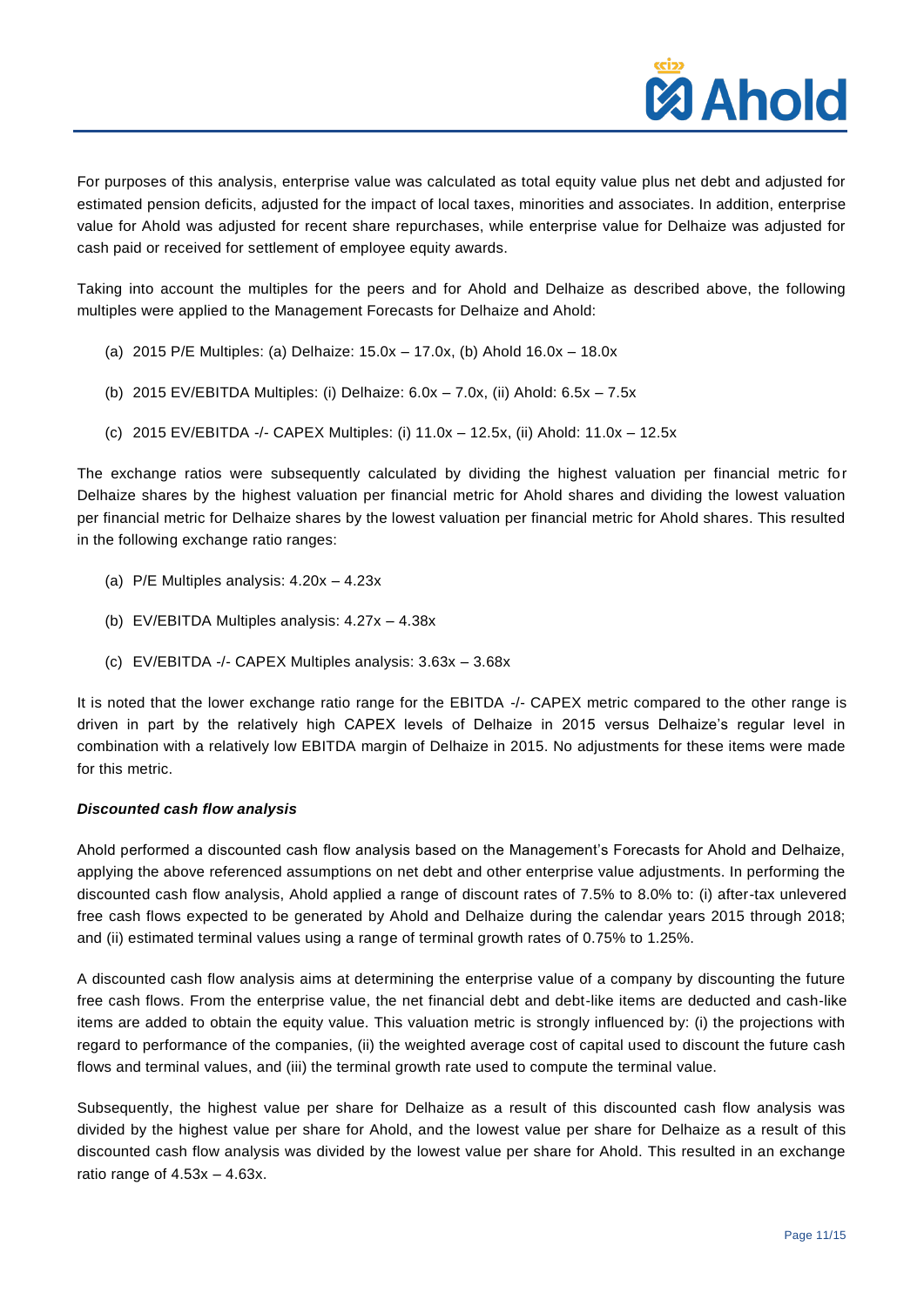

## **Relative contribution of Ahold and Delhaize to the combined company**

In calculating the respective contributions of Ahold and Delhaize to the combined company, Ahold used relative implied equity values for both Ahold and Delhaize resulting from applying blended multiples for both companies to the following metrics for 2014, 2015 and 2016: EBITDA, earnings before interest and taxes ("**EBIT**") and net income. The above referenced assumptions on net debt and other enterprise value adjustments were applied for Ahold and for Delhaize and the number of shares were adjusted for the most recent Ahold share buy backs prior to 24 June 2015, and the expected cash settlement of employee equity awards for Delhaize as envisaged in the contemplated transaction. The relative contributions for 2014 were derived from reported figures for Ahold and Delhaize. The relative contributions for 2015 and 2016 were derived from the Management Forecasts for Ahold and Delhaize. The range of exchange ratios resulting from this analysis is  $4.50x - 4.82x$ .

The tables below summarize the above described methods and the resulting exchange ratio.

#### **Historic market prices and analyst target prices**

| <b>Methodology</b>             | <b>Description</b> | <b>Delhaize</b> | <b>Ahold</b> | <b>Resulting</b><br><b>Exchange ratio</b> |
|--------------------------------|--------------------|-----------------|--------------|-------------------------------------------|
| <b>Historical share prices</b> | 1 months VWAP      | $\epsilon$ 79.4 | € 18.2       | 4.37x                                     |
|                                | 3 months VWAP      | €80.6           | € 17.8       | 4.52x                                     |
| <b>Analyst target price</b>    |                    | € 85.0          | € 18.0       | 4.72x                                     |

# **Relative valuation of Ahold and Delhaize**

| <b>Methodology</b>                                               | <b>Description</b> | <b>Delhaize</b><br>multiple applied | <b>Ahold multiple</b><br>applied | <b>Resulting</b><br><b>Exchange ratio</b> |
|------------------------------------------------------------------|--------------------|-------------------------------------|----------------------------------|-------------------------------------------|
| <b>EV / EBITDA multiple</b><br>EV / EBITDA -/- CAPEX<br>multiple | 2015E<br>2015E     | $6.0 - 7.0x$<br>$11.0 - 12.5x$      | $6.5 - 7.5x$<br>$11.0 - 12.5x$   | 4.27 - 4.38x<br>$3.63 - 3.68x$            |
| P / E multiple<br><b>DCF</b>                                     | 2015E              | $15.0 - 17.0x$                      | $16.0 - 18.5x$                   | $4.20 - 4.23x$<br>$4.53 - 4.63x$          |

# **Relative contribution of Ahold and Delhaize**

|                                 | <b>Methodology</b> |       |            |  |
|---------------------------------|--------------------|-------|------------|--|
| <b>Resulting Exchange ratio</b> | <b>EBITDA</b>      | EBIT  | Net Income |  |
| 2014A                           | 4.70x              | 4.51x | 4.82x      |  |
| 2015E                           | 4.70x              | 4.50x | 4.50x      |  |
| 2016E                           | 4.75x              | 4.59x | 4.65x      |  |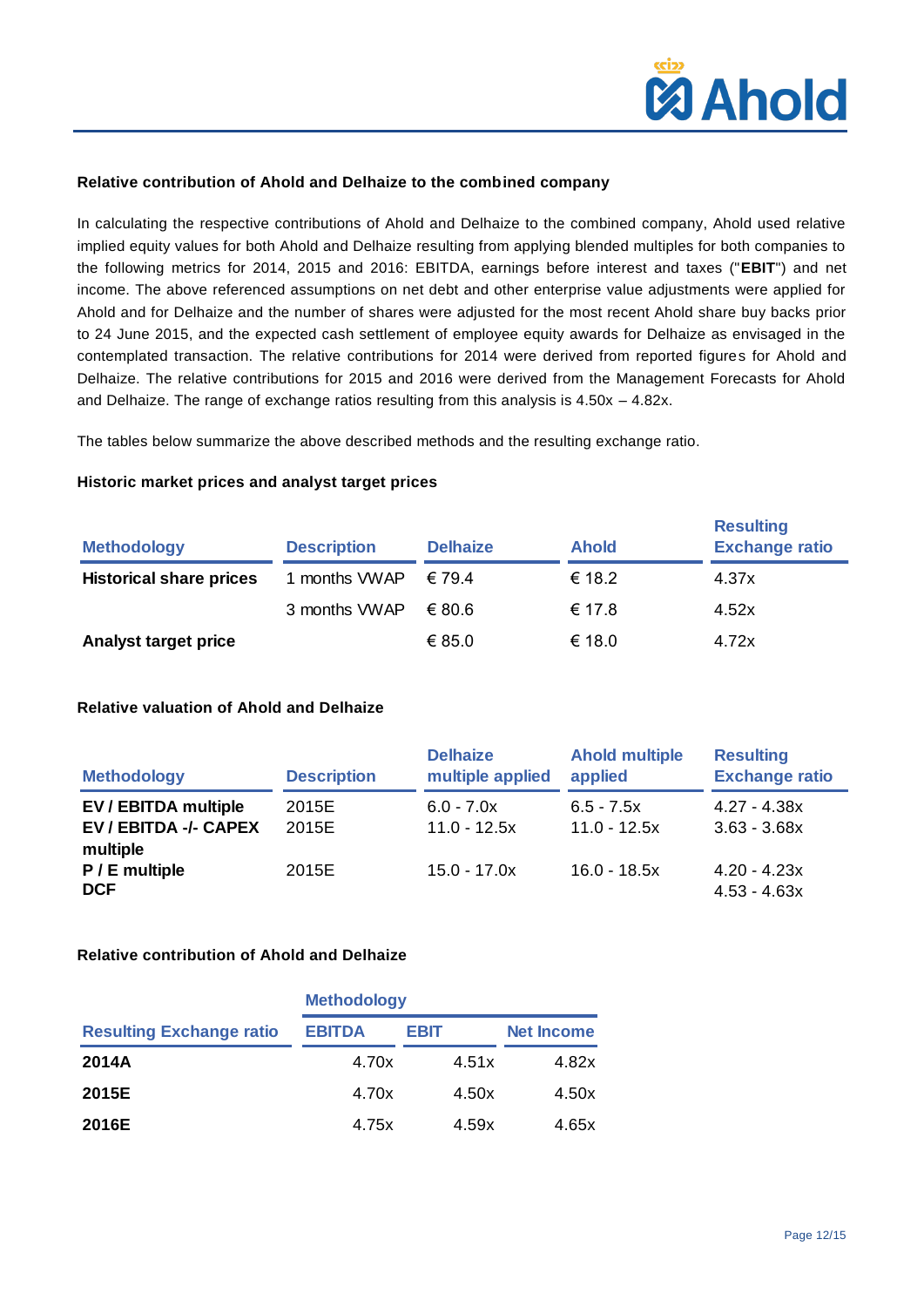

## **Division of synergies**

As a second step, using the above described methods for determining the exchange ratio based on relative values of the companies on a stand-alone basis, Ahold analyzed the value of the EUR 500 million in annual runrate synergies projected by Ahold's and Delhaize's management to be achieved by the third year following the Merger becoming effective. Ahold considered a present value of EUR 4.0 billion (EUR 4,000,000,000) for these synergies a reasonable estimate based on market standard valuation methods.

In light of the "merger of equals" nature of the Merger, Ahold considered a range of scenarios for sharing the benefits of the synergies, ranging from sharing the synergies proportionate to the ownership level resulting from a chosen exchange ratio, to sharing the synergies on a 50/50 basis. Ahold considered that, without the Merger, Ahold would not be able to benefit from these synergies and hence the sharing did not necessarily have to be proportionate.

On an illustrative basis, comparing the market implied exchange ratio of 4.52x, based on the 3-month average share price up to Friday 8 May 2015 as described in paragraph 1.1, to the agreed Exchange Ratio of 4.75x, implies synergy sharing of 44% and 56% between Delhaize and Ahold respectively. Ahold considered sharing of synergies up to 50/50 as reasonable for this transaction. Considering the outcomes of the valuation methods described above as a whole, and the implied range of exchange ratios, Ahold determined that the agreed 4.75x Exchange Ratio did not result in synergy sharing exceeding this 50 / 50 level.

## **Verification EPS**

For verification purposes, Ahold also reviewed and considered the potential pro forma financial effects of the Merger on the estimated earnings per share for both Ahold and Delhaize for the years 2017 through 2018, assuming a mid-2016 closing of the Merger as per the agreed terms and EUR 500 million in annual run-rate synergies to be achieved by the third year following the Closing. Before taking into account implementation costs related to these synergies, Ahold noted that the Merger would likely be accretive on an earnings per share basis for holders of both Ahold and Delhaize ordinary shares compared to the stand-alone scenario.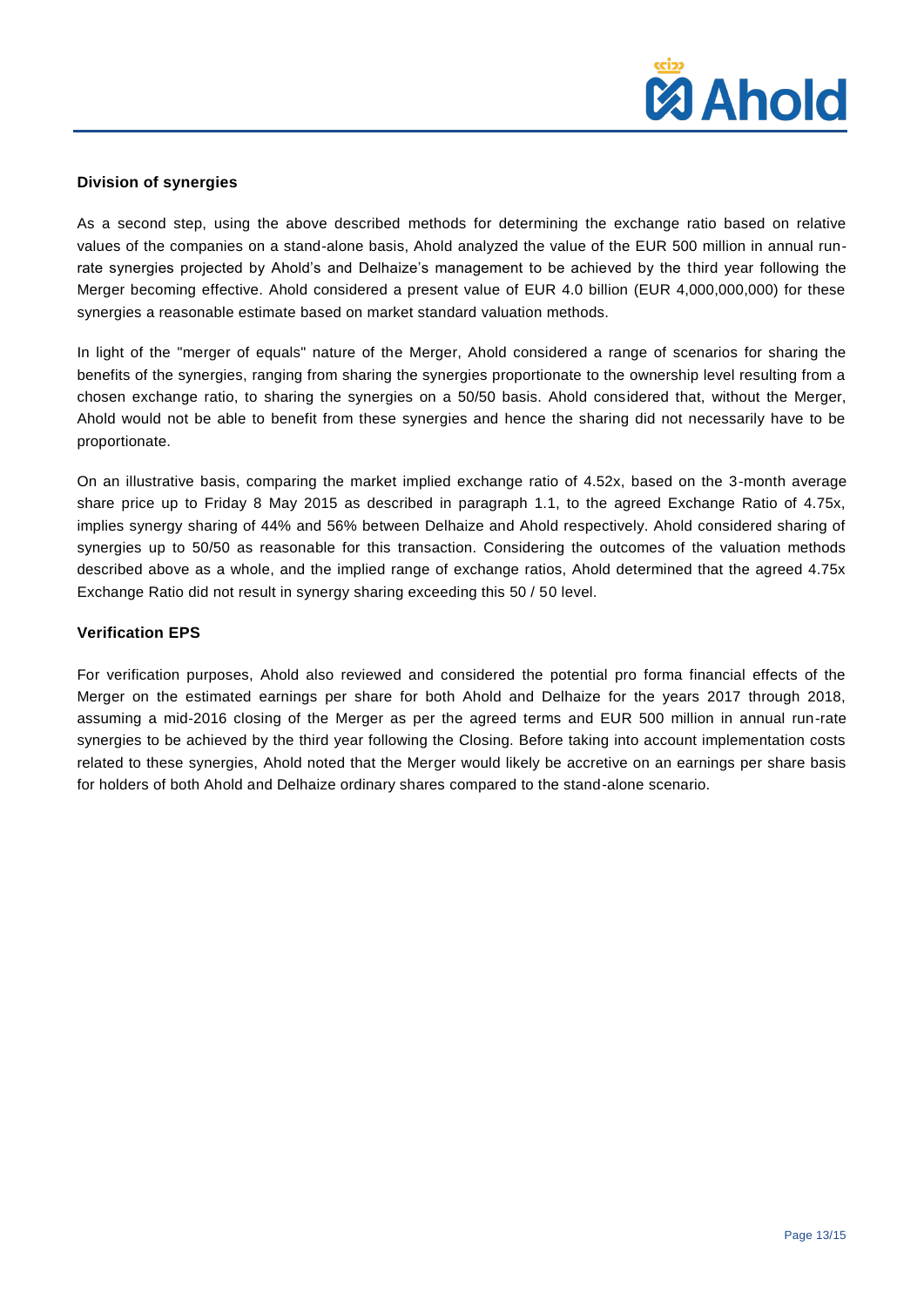

# **4.2 Valuation methods appropriate**

Ahold considers the methods and considerations described under 4.1 above appropriate to determine the exchange ratio for a merger between Ahold and Delhaize.

# **4.3 No relative importance attributed to valuation methods**

Ahold did not attribute any relative importance to the described valuation methods, but instead considered the outcomes of the valuation methods as a whole.

#### **4.4 No particular difficulties in valuation and determining the Exchange Ratio**

No particular difficulties arose in the course of applying the valuation methods used in determining the Exchange Ratio.

Date: 27 January 2016.